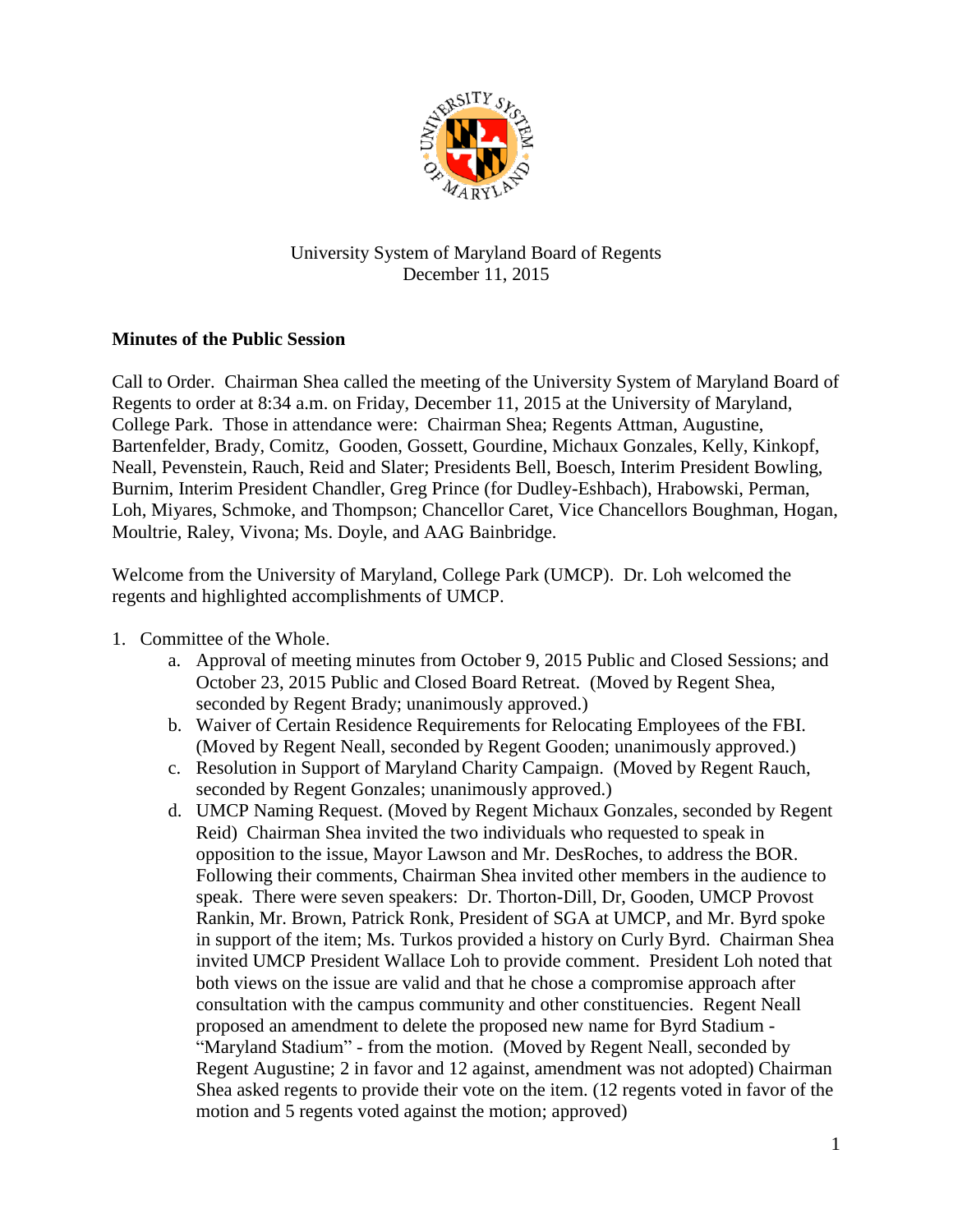Chairman Shea recognized Ms. Spaur, Director of the UMCP Student Government Association's Sustainability Committee, who provided a resolution urging Chancellor Caret and USMF President Raley to divest funds that are in fossil fuels. Chairman Shea reported that a meeting was being scheduled with the students, the Chancellor and the Foundation President.

- e. Chancellor's Report. The Chancellor briefed the regents on the status of the USM FY 2017 budget, which included an enhancement request. He met with Secretary Brinkley and Maryland State Treasurer Nancy K. Kopp to share his vision for the USM and discuss the FY 2017 Budget. He also had numerous conversations with the Governor and Lt. Governor, leadership in the House and Senate, and other legislators on the budget and USM's role in the state. The Chancellor introduced Patrick Hogan who joined the USM as vice chancellor for government relations. Finally, Chancellor Caret announced that Chairman Shea established a BOR Workgroup on Diversity and Inclusion to take a closer look at racial and related issues at USM institutions.
- 2. Report of Councils.
	- a. Council of University System Presidents. Dr. Don Boesch presented the report of the council from the December 7, 2015 meeting. The presidents discussed issues and concerns on diversity and inclusion that have been raised at their respective institutions. They were briefed on the status of the FY2017 budget, the issue of indirect cost recovery on State grants and contracts, proposed changes by the Dept. of Labor on overtime rules, and issues related to the Physician Assistant program at UMES. President Dudley-Eshbach reported on the AASCU event in Cuba. The presidents discussed the action items and next steps from the CUSP retreat.
	- b. University System of Maryland Student Council. Mr. Sampson presented the report of the council. At their December 6, 2015 meeting, the student council discussed the climate on their respective institutions regarding diversity and inclusion and identified a number of areas that need to be addressed.
	- c. Council of University System Staff. Ms. Wimbish presented the report of the council. The following topics were discussed at the Council's November meeting: process for BOR Staff Awards, CUSS newsletter, telework policy, outreach plans for advocacy with the members of the General Assembly and feedback on shared governance at the USM institutions.
	- d. Council of University System Faculty. Dr. Bryant presented the report of the council. The Council was briefed on course redesign efforts at Frostburg State University and discussed evaluating shared governance at USM institutions. On November 9, 2015, CUSF held a joint meeting with CUSS and USMSC. Topics discussed included shared governance, +/- grading system, spousal benefits, mental health and resilience, cultural competency, and  $E \& E 2.0$ . The Council passed motion 1512, which recommends revising the USM guidelines for composition of presidential search committees.